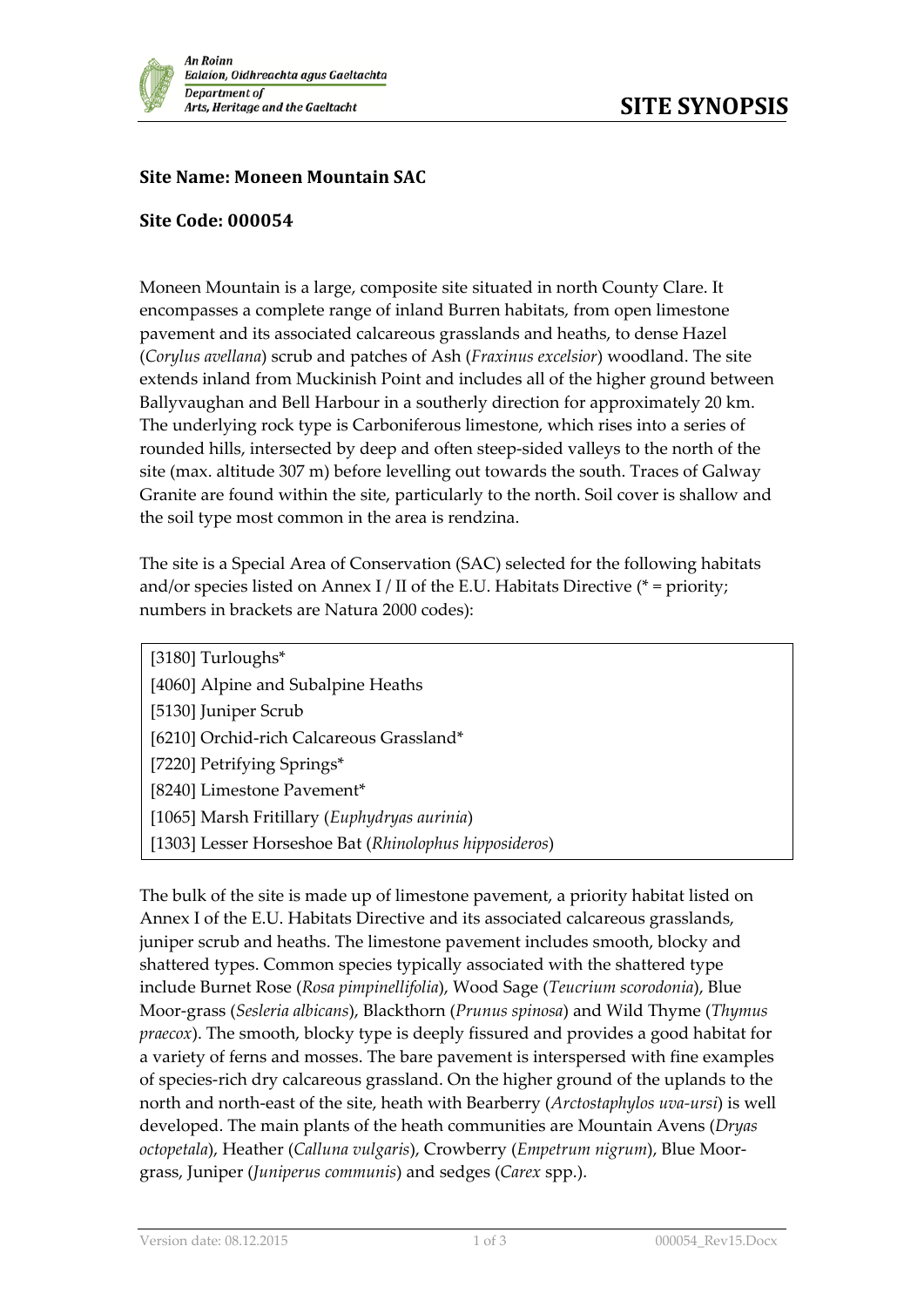Petrifying springs, a priority habitat listed on Annex I of the E.U. Habitats Directive, occurs within the site. Although the area covered by the petrifying springs is relatively small, the habitat is nonetheless important. The springs are generally intact in nature at this site, and often support a rich bryophyte community. They are often found in secluded and inaccessible areas such as inland cliffs, where disturbance is minimal.

Expanses of low Hazel scrub interspersed with bare limestone pavement and calcareous grasslands dominate much of the southern part of the site. Along the lower slopes of some of the hills to the north, Hazel and Ash have reached a sufficiently significant height to be considered as woodland, a rare habitat in the context of the Burren.

Many inland cliffs occur throughout the site, generally unvegetated but in places supporting a thick scrub cover with Hazel, Ivy (*Hedera helix*), Blackthorn and wild roses (*Rosa* spp.). These provide good sites for small breeding birds. Exposed outcrops of granite support a rich lichen flora.

Muckinish Lough, which occurs close to Pooldoody Bay, is a small but important example of a turlough. This appears to be a transitional system from a turlough to a natural rock lagoon in karst. It receives seawater that probably enters through fissures in the limestone. The lake becomes very shallow in summer and may dry out completely at times. Aquatic vegetation includes Tassleweed (*Ruppia* spp.) and Fennel Pondweed (*Potamogeton pectinatus*). This is considered an extreme in the range of turlough types in Ireland

The rare plant species, Intermediate Wintergreen (*Pyrola media*), occurs among heath vegetation on higher ground within the site. This species is listed in the Irish Red Data Book.

A breeding colony of Lesser Horseshoe Bats occurs within the site. More than 60 individuals were counted in 1998. The bats inhabit a semi-derelict cottage and a nearby out-building. Lesser Horseshoe Bat is listed on Annex II of the E.U. Habitats Directive. The dense hazel scrub provides ideal cover for mammals. Both Pine Marten and Badger have been recorded from this site. Both species are listed in the Red Data Book as threatened in Europe.

The scarce butterfly, Marsh Fritillary (*Euphydryas aurinia*), has been reported from the site; this species is mostly found in areas where its food plant, Devil's-bit Scabious (*Succisa pratensis*), occurs commonly. Marsh Fritillary is listed on Annex II of the E.U. Habitats Directive.

Breeding Cuckoo and Whitethroat are plentiful in this area, as are Yellowhammer, Stonechat and Wheatear. The area is very rich in entomological terms, with a number of species of butterfly and moth which are known in Ireland only from the Burren.